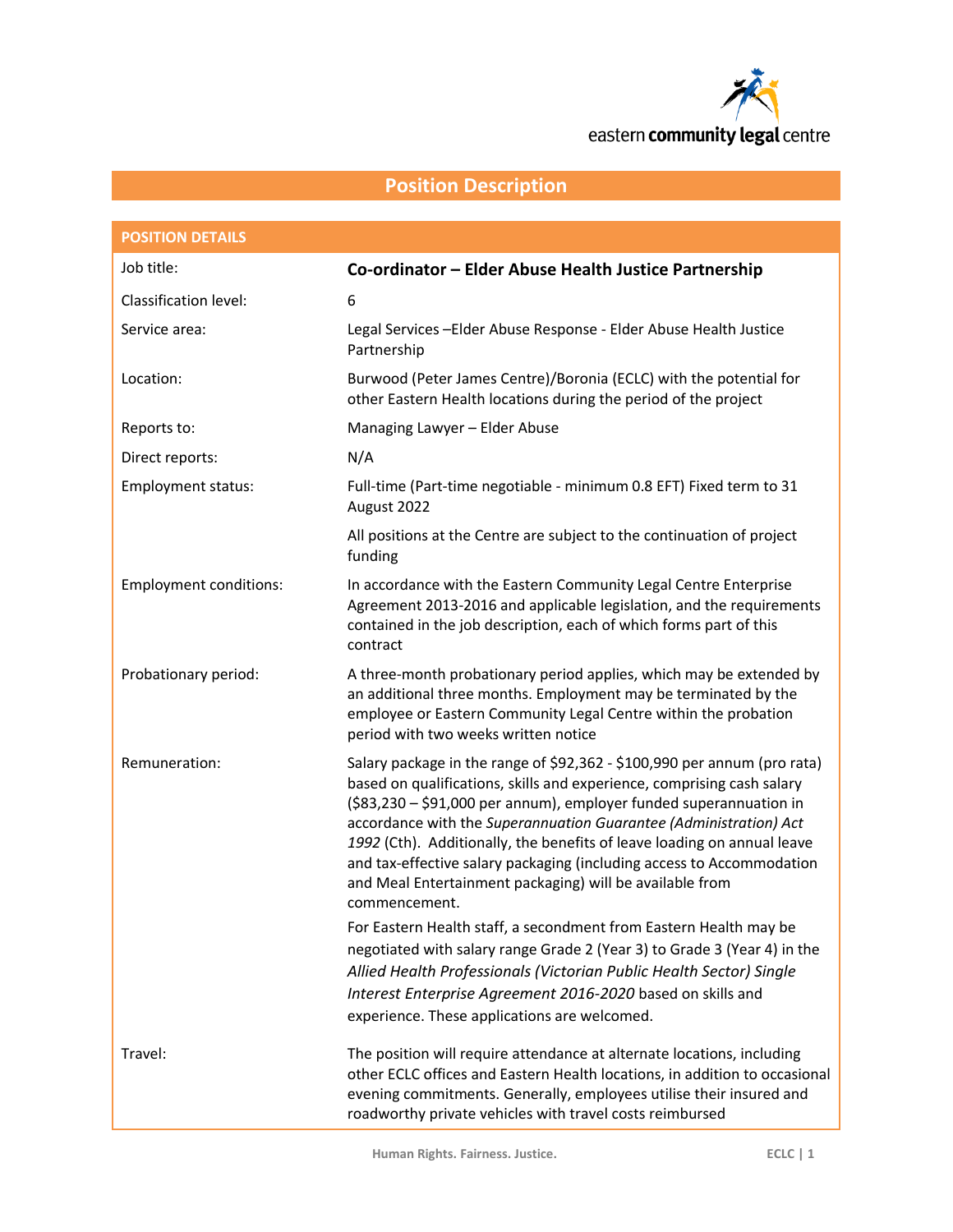

#### **EASTERN COMMUNITY LEGAL CENTRE**

Eastern Community Legal Centre (ECLC) has been working with individuals and communities for over 40 years to resolve legal problems, improve laws and legal processes and alleviate socio-economic disadvantage, ECLC's vision is a community that respects and upholds human rights, fairness and justice.

ECLC provides legal services, including information and referral, education, advice and advocacy, primarily to people living in Boroondara, Manningham, Whitehorse, Maroondah, Knox and the Yarra Ranges, as well as some specific services in Monash.

ECLC aims to make legal help available to all those in the community who would otherwise not have access to a lawyer, whilst prioritising services and targeting programs to those who experience acute disadvantage.

#### **POSITION CONTEXT**

#### **Support, Empowerment, Advocacy and Safety Elder Abuse Response**

This position is a part of the SEAS (Support, Empowerment, Advocacy and Safety) Elder Abuse Response Service. This new program, funded under the Federal government's Protecting the Rights of Older Australians: Elder Abuse Service Trials, comprises two key initiatives aimed at addressing and responding to Elder Abuse - the ECLC Specialist Elder Abuse Unit and the Health Justice Partnership (HJP) with Eastern Health.

#### *Vision*

To create a community in which older people lead self-directed lives, free from abuse or exploitation, their rights are upheld and they are treated with respect and dignity.

#### *Purpose*

To deliver collaborative, integrated services to older people at risk of, or experiencing abuse through the provision of evidence based professional services.

#### **Health Justice Partnership**

#### *HJP model*

This position is based in the HJP, which will be based within Eastern Health's premises, primarily the Peter James Centre in Burwood. A HJP is a model of providing integrated services where a lawyer or legal service becomes part of the healthcare team, and people have access to legal services in health care settings. Through the integration of a legal service into a healthcare setting, a HJP is designed to break down barriers to accessible legal services for people experiencing health issues and to thereby bring about health benefits due to effective legal advocacy on behalf of patients.

Health Justice Australia, the national centre for HJPs in Australia, lists about 40 HJPs across Australia, with 20 based in Victoria. In the context of early intervention, HJPs establish a connection between the health and legal services which is vital to providing access to individuals at key transition points in their lifetime. Furthermore, the health service may function to provide the individual through ongoing support so that they may access the legal service when they are ready.

Developments in the effective provision of legal assistance, particularly within the context of family violence, have urged the legal assistance sector to broaden its understanding of early intervention. The cross-discipline perspectives that come from the HJP model facilitate a more holistic understanding of when legal services may be determined to be 'early intervention'.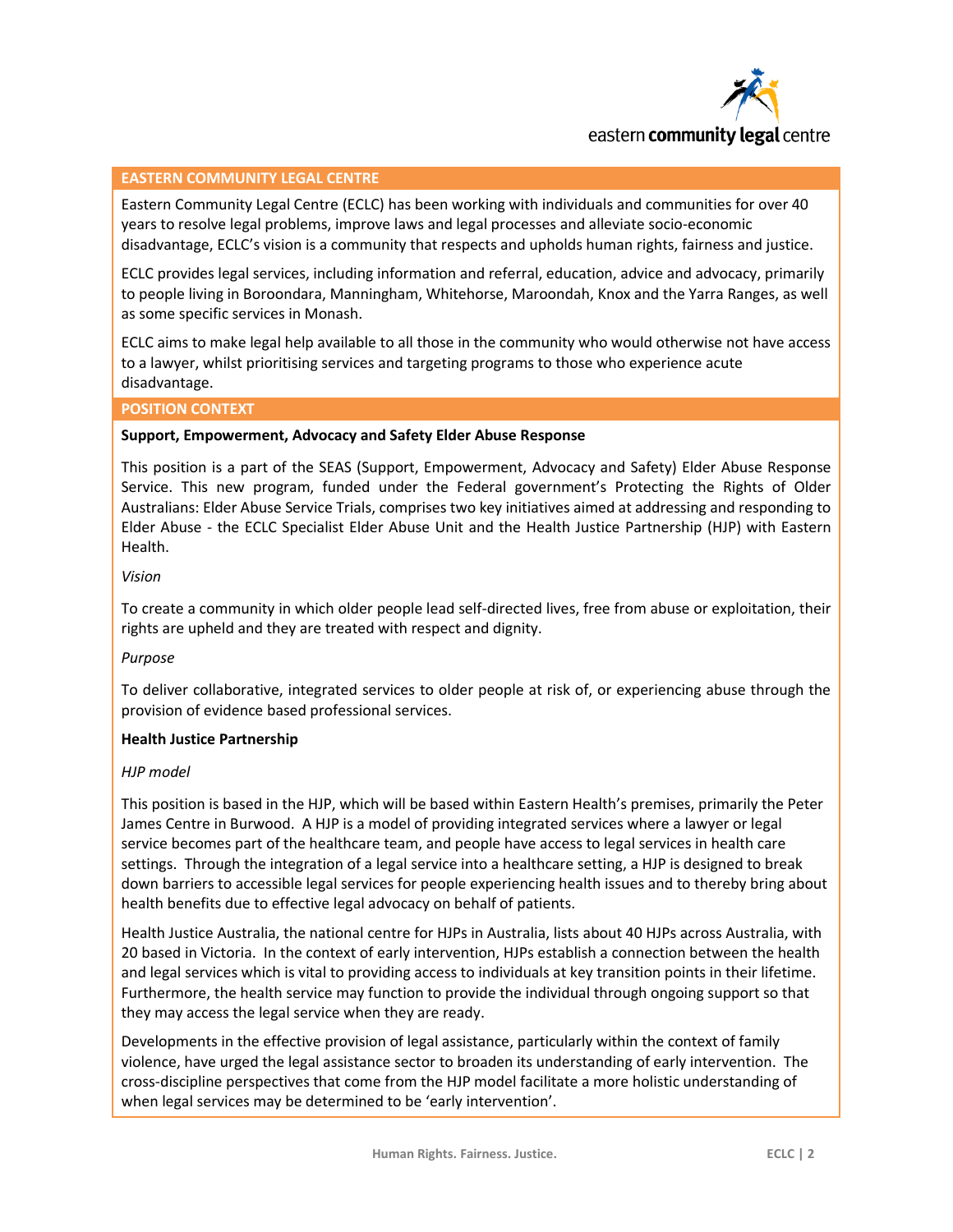

### *Partnership approach*

ECLC and Eastern Health have partnered to establish a HJP to increase capacity to respond to older people experiencing or at risk of experiencing elder abuse in a health setting.

*HJP*

The HJP comprises five key roles:

- Managing Lawyer Elder Abuse (SEAS supervision, partnership and linkages focus) full-time
- **Co-ordinator – Elder Abuse HJP (supervision, coordination and partnership focus) – full-time**
- Community Lawyer Elder Abuse (elder abuse/ family violence expertise) full-time
- Financial Counsellor Elder Abuse HJP part- time
- Intake, administration and data support Elder Abuse HJP part-time

The HJP objectives include:

- Delivering early intervention responses (advice and casework) to vulnerable older people at risk of or experiencing Elder Abuse, applying an integrated practice approach (a lawyer, financial counsellor and other staff co-case managing ) and working collaboratively with partner community service professionals (including Eastern Health social workers);
- Contributing to key partnership and community development activities as part of the Elder Abuse Service Trials, particularly Eastern Health through the HJP.

Legal advice and casework is provided using a multidisciplinary co-case management model.

### **ROLE OF COORDINATOR – ELDER ABUSE HJP**

As part of a newly established multi-disciplinary team comprising a financial counsellor and community lawyer and in collaboration with ECLC's HJP partner (Eastern Health), the Co-ordinator – Elder Abuse HJP will:

- Develop and maintain effective relationships and communication with Eastern Health, the Eastern Elder Abuse Network (EEAN) and its members, and other agencies in the region;
- Facilitate good management of the HJP, including by co-ordinating key HJP meetings;
- Engage in partnership and community development activities, and participate in external forums, to raise awareness of elder abuse; and
- Support the Managing Lawyer with monitoring and evaluation activities, reporting, and the continuous improvement of the HJP to improve the system and outcomes for older people experiencing or at risk of elder abuse.

For a more detailed description of the position, please find below the position's key responsibilities and key selection criteria.

#### **MANAGEMENT STRUCTURE**

The HJP is part of the SEAS - Elder Abuse Response Services, within the Legal Services directorate of ECLC. The HJP works closely with ECLC's other integrated practice programs, including ECLC's Specialist Elder Abuse Unit, within ECLC's broader Integrated Practice Framework.

Whilst operating within ECLC's legal practice guidelines, the HJP maintains separate, clear and strategic client assistance criteria and approaches. All members of the HJP must adhere to ECLC's relevant legal professional privilege requirements and related privacy and reporting policies.

Internal supervision and support provided by the Managing Lawyer – Elder Abuse.

External professional supervision also available.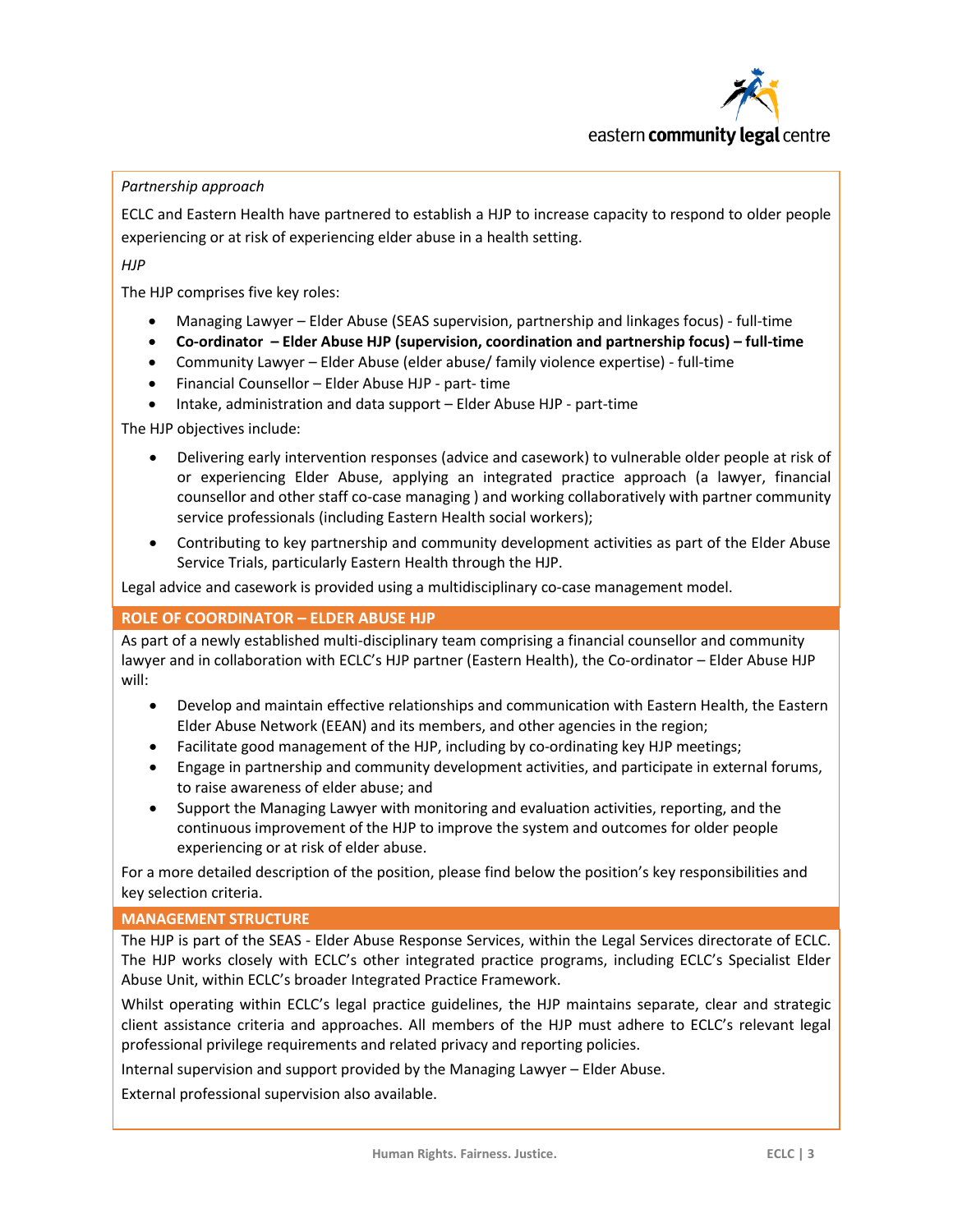

#### **COLLABORATES WITH**

ECLC leadership and management team, employees and volunteers, Eastern Health, Eastern Elder Abuse Network and other relevant agencies, and funding bodies.

**DECISION MAKING AUTHORITY**

Decision making authority regarding day to day work flow. In consultation with Managing Lawyer – Elder Abuse, decisions related to the strategic development of the Elder Abuse HJP.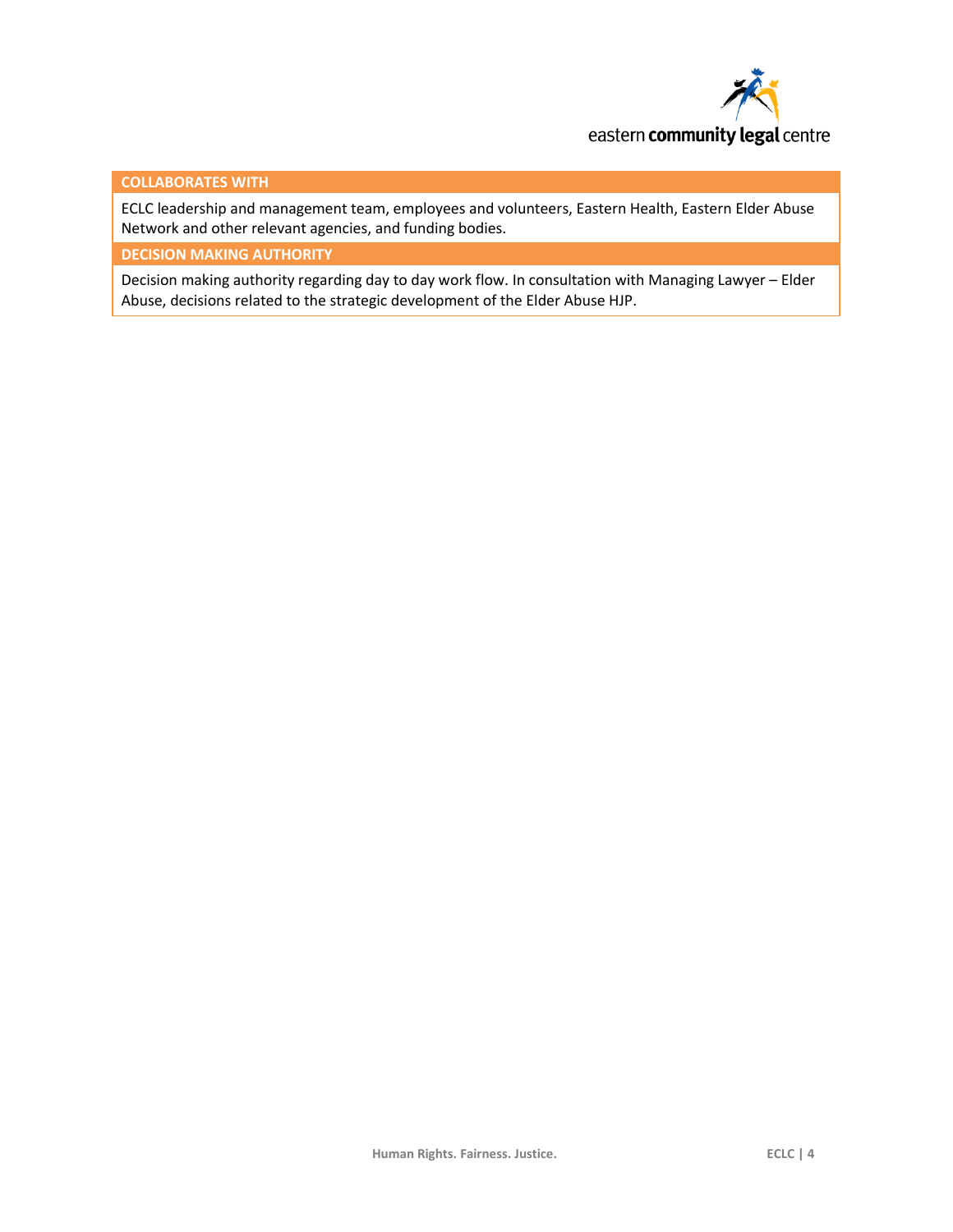

|     | <b>KEY RESPONSIBILITY AREAS</b>                                                                                                                                                                                                                                                                                                 |                                                                                                                                                                                                                                                                                   |                                                                                                                |  |  |  |
|-----|---------------------------------------------------------------------------------------------------------------------------------------------------------------------------------------------------------------------------------------------------------------------------------------------------------------------------------|-----------------------------------------------------------------------------------------------------------------------------------------------------------------------------------------------------------------------------------------------------------------------------------|----------------------------------------------------------------------------------------------------------------|--|--|--|
| No. |                                                                                                                                                                                                                                                                                                                                 | <b>Key Responsibilities</b>                                                                                                                                                                                                                                                       | <b>Performance Measures</b>                                                                                    |  |  |  |
| 1.  | <b>Elder Abuse HJP Program Co-ordination</b>                                                                                                                                                                                                                                                                                    |                                                                                                                                                                                                                                                                                   |                                                                                                                |  |  |  |
|     | 1.1                                                                                                                                                                                                                                                                                                                             | Support the Managing Lawyer - Elder Abuse to ensure the<br>ongoing development of the Elder Abuse HJP, to improve<br>the system and outcomes for older people experiencing or<br>at risk of elder abuse.                                                                          | Support the development of<br>improvements and new<br>initiatives that increase<br>efficiencies and quality of |  |  |  |
|     | 1.2                                                                                                                                                                                                                                                                                                                             | Co-ordinate regular program steering group and<br>integration meetings of the HJP with Eastern Health.                                                                                                                                                                            | service.<br>Engage in regular consultation                                                                     |  |  |  |
|     | 1.3                                                                                                                                                                                                                                                                                                                             | Maintain, develop new (as appropriate) and ensure the<br>continuous improvement of integrated practice processes<br>and procedures, and file management and information                                                                                                           | with Managing Lawyer - Elder<br>Abuse on the operation of the<br>program.                                      |  |  |  |
|     |                                                                                                                                                                                                                                                                                                                                 | systems in collaboration with the Managing Lawyer - Elder<br>Abuse and Eastern Health.                                                                                                                                                                                            | Submit service and project<br>reports as required.                                                             |  |  |  |
|     | 1.4                                                                                                                                                                                                                                                                                                                             | Support the Managing Lawyer - Elder Abuse to coordinate<br>monitoring and evaluation activities (internal and with<br>partners), including collecting and analysing data and<br>conducting consultations.                                                                         |                                                                                                                |  |  |  |
|     | 1.5                                                                                                                                                                                                                                                                                                                             | Promote compliance with professional obligations,<br>including maintaining legal professional privilege and<br>client confidentiality within a multidisciplinary team; the<br>Memorandum of Understanding with Eastern Health; and<br>any other relevant policies and procedures. |                                                                                                                |  |  |  |
| 2.  | <b>Partnership Development and Collaboration</b>                                                                                                                                                                                                                                                                                |                                                                                                                                                                                                                                                                                   |                                                                                                                |  |  |  |
|     | 2.1 Develop<br>maintain<br>effective<br>relationships<br>and<br>and<br>communication with Eastern Health, the Eastern Elder Abuse<br>Network (EEAN) and its members, and other agencies in the<br>region.<br>2.2 Support the Managing Lawyer - Elder Abuse to co-ordinate,<br>and chair EEAN - Response Working Group meetings. |                                                                                                                                                                                                                                                                                   | Review and update the program<br>plan.<br>Develop, strengthen and<br>maintain relationships with key           |  |  |  |
|     |                                                                                                                                                                                                                                                                                                                                 |                                                                                                                                                                                                                                                                                   | stakeholders.                                                                                                  |  |  |  |
|     |                                                                                                                                                                                                                                                                                                                                 | 2.3 Support the Program staff to have an improved<br>understanding of Eastern Health and its processes, and to<br>build and maintain positive relationships with Eastern Health<br>staff.                                                                                         | Co-ordinate and facilitate<br>stakeholder agency meetings.                                                     |  |  |  |
|     |                                                                                                                                                                                                                                                                                                                                 | 2.4 Coordinate<br>professional<br>participate in<br>targeted<br>and<br>development activities in collaboration with program<br>partners.                                                                                                                                          |                                                                                                                |  |  |  |
|     |                                                                                                                                                                                                                                                                                                                                 | 2.5 Represent the Centre and the Program in a variety of forums.                                                                                                                                                                                                                  |                                                                                                                |  |  |  |
|     |                                                                                                                                                                                                                                                                                                                                 | 2.6 Assist the Managing Lawyer- Elder Abuse to co-ordinate EEAN<br>- Response Working Group meetings as required.                                                                                                                                                                 |                                                                                                                |  |  |  |
|     |                                                                                                                                                                                                                                                                                                                                 | 2.7 Develop effective referral pathways in ECLC and with Eastern<br>Health and other relevant service providers.                                                                                                                                                                  |                                                                                                                |  |  |  |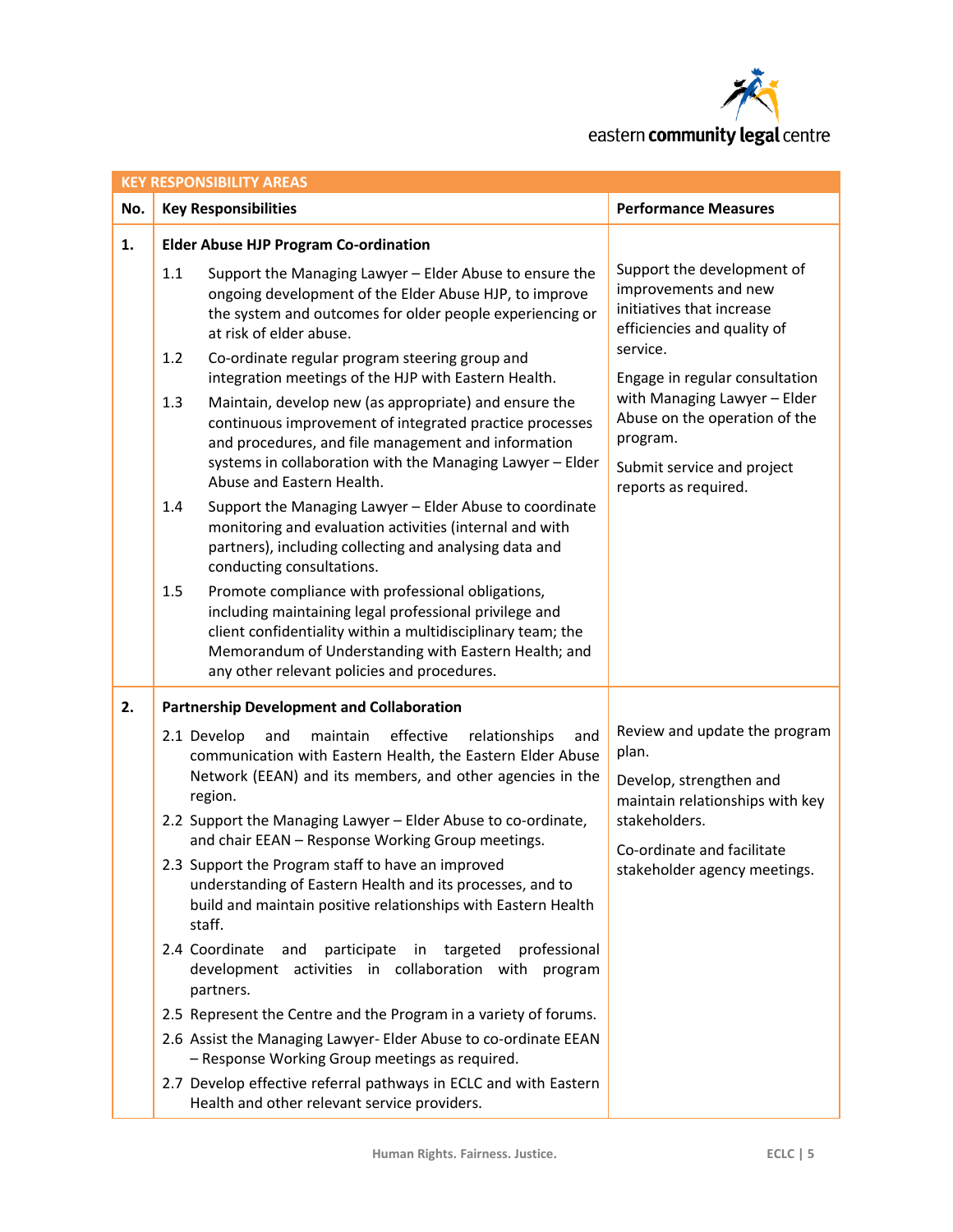

| <b>KEY RESPONSIBILITY AREAS</b> |                                                                                                                                                                                                                                                |                                                                                                                           |  |  |
|---------------------------------|------------------------------------------------------------------------------------------------------------------------------------------------------------------------------------------------------------------------------------------------|---------------------------------------------------------------------------------------------------------------------------|--|--|
| No.                             | <b>Key Responsibilities</b>                                                                                                                                                                                                                    | <b>Performance Measures</b>                                                                                               |  |  |
| 3.                              | <b>Governance and Accountability</b>                                                                                                                                                                                                           |                                                                                                                           |  |  |
|                                 | 3.1 Participate in regular supervision with the Managing Lawyer -<br>Elder Abuse.<br>3.2 Monitor and evaluate areas of responsibility in line with<br>Centre's organisational planning                                                         | Participate in regular<br>supervision with Managing<br>lawyer - Elder Abuse.<br>Provide written reports as                |  |  |
|                                 | 3.3 Actively contribute to and participate in centre planning and<br>evaluation processes                                                                                                                                                      | required.<br>Attend regular staff and team                                                                                |  |  |
|                                 | 3.4 Undertake professional development in consultation with the<br>Managing Lawyer - Elder Abuse.                                                                                                                                              | meetings.                                                                                                                 |  |  |
|                                 | 3.5 Ensure compliance with policies and procedures of the Centre.                                                                                                                                                                              |                                                                                                                           |  |  |
|                                 | 3.6 Participate in annual performance reviews.                                                                                                                                                                                                 |                                                                                                                           |  |  |
| 4.                              | Administration<br>4.1 Prepare reports for internal external purposes (for funders and                                                                                                                                                          | Contribute to submissions to<br>funders within contracted<br>timeframes.                                                  |  |  |
|                                 | partners) as agreed and requested.<br>4.2 Ensure relevant and appropriate records are maintained.<br>4.3 Assist the Managing Lawyer - Elder Abuse to maintain an elder<br>abuse service map in collaboration with the EEAN, as a<br>requested. | Contribute to acquittal reports<br>to funders within contracted<br>timeframes.<br>Provide written reports as<br>required. |  |  |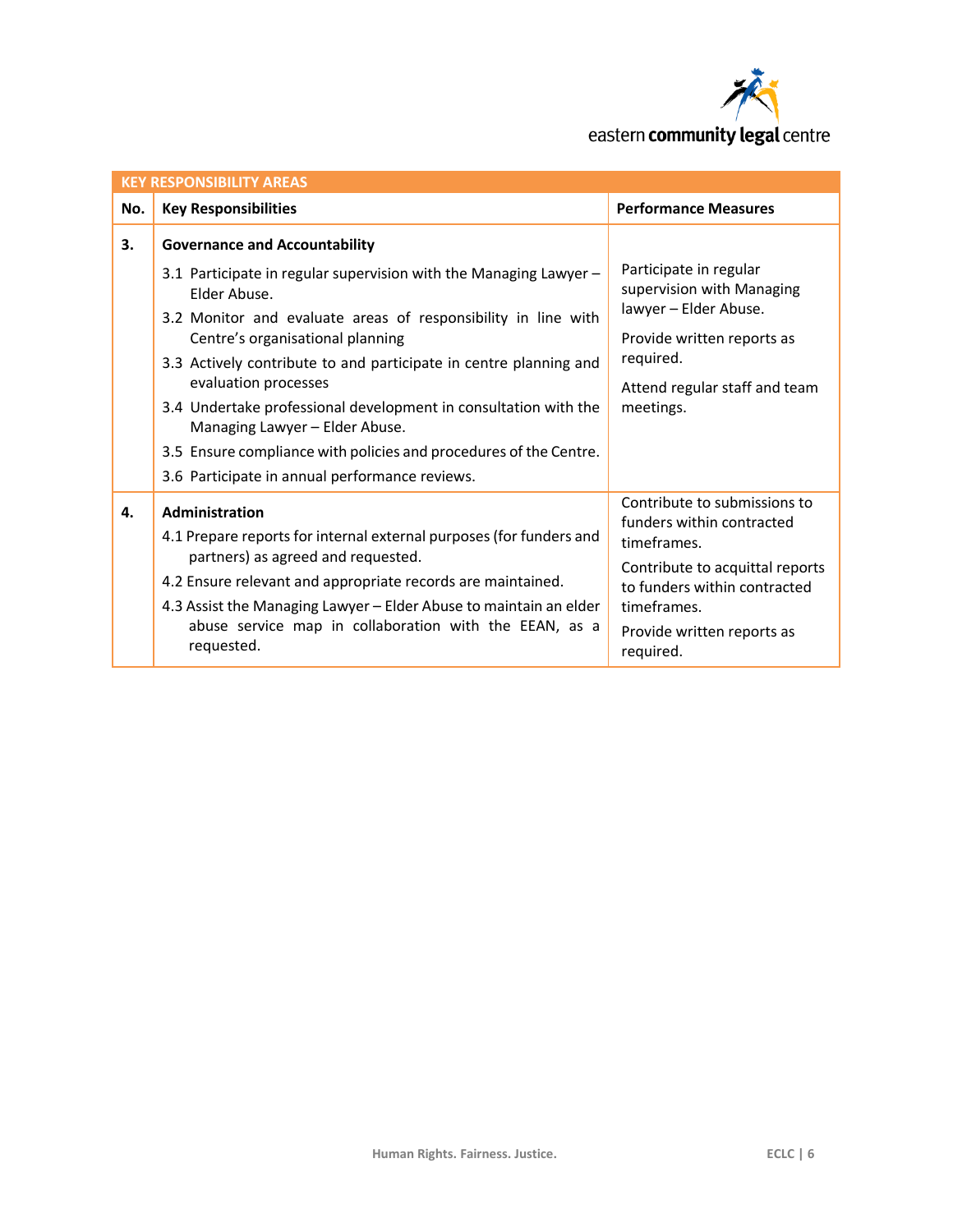

#### **KEY SELECTION CRITERIA (QUALIFICATIONS, KNOWLEDGE & SKILLS, PERSONAL ATTRIBUTES)**

#### **Mandatory Qualifications**

Tertiary qualifications in a relevant discipline

#### **Essential Knowledge & Skills**

- Demonstrated experience working at or with a public health service, preferably Eastern Health
- Demonstrated experience working with or within a multi-disciplinary environment, preferably in family violence/elder abuse
- Commitment to social justice and equality
- Demonstrated experience mentoring staff
- Demonstrated experience in planning, co-ordinating and delivering services to older people experiencing or at risk of experiencing elder abuse
- Demonstrated understanding of the social context of Elder Abuse as a form of family violence
- Demonstrated ability to engage and liaise successfully with a diverse range of stakeholders in various sectors
- Excellent organisational, interpersonal and communication skills, including the ability to produce high quality written and verbal reports
- Group facilitation, presentation and leadership skills with the ability to apply adult learning principles in a range of contexts
- Ability to work independently in a self-directed and self-motivated manner, while also actively contributing to a team based working environment

#### **Desirable Knowledge and Skills**

- Experience working as a clinical social worker, occupational therapist nurse or other relevant health professional
- Experience working with people from Aboriginal and Torres Strait Islander backgrounds
- Experience working with people from Culturally and Linguistically Diverse (CALD) communities
- Understanding of the legal context of elder abuse and issues associating with ageing
- Experience working in a partnership

#### **Personal Attributes**

- Ability to contribute to a positive working environment
- Team orientation
- Ability to manage multiple, competing priorities
- Discretion and professionalism
- Flexibility and adaptability